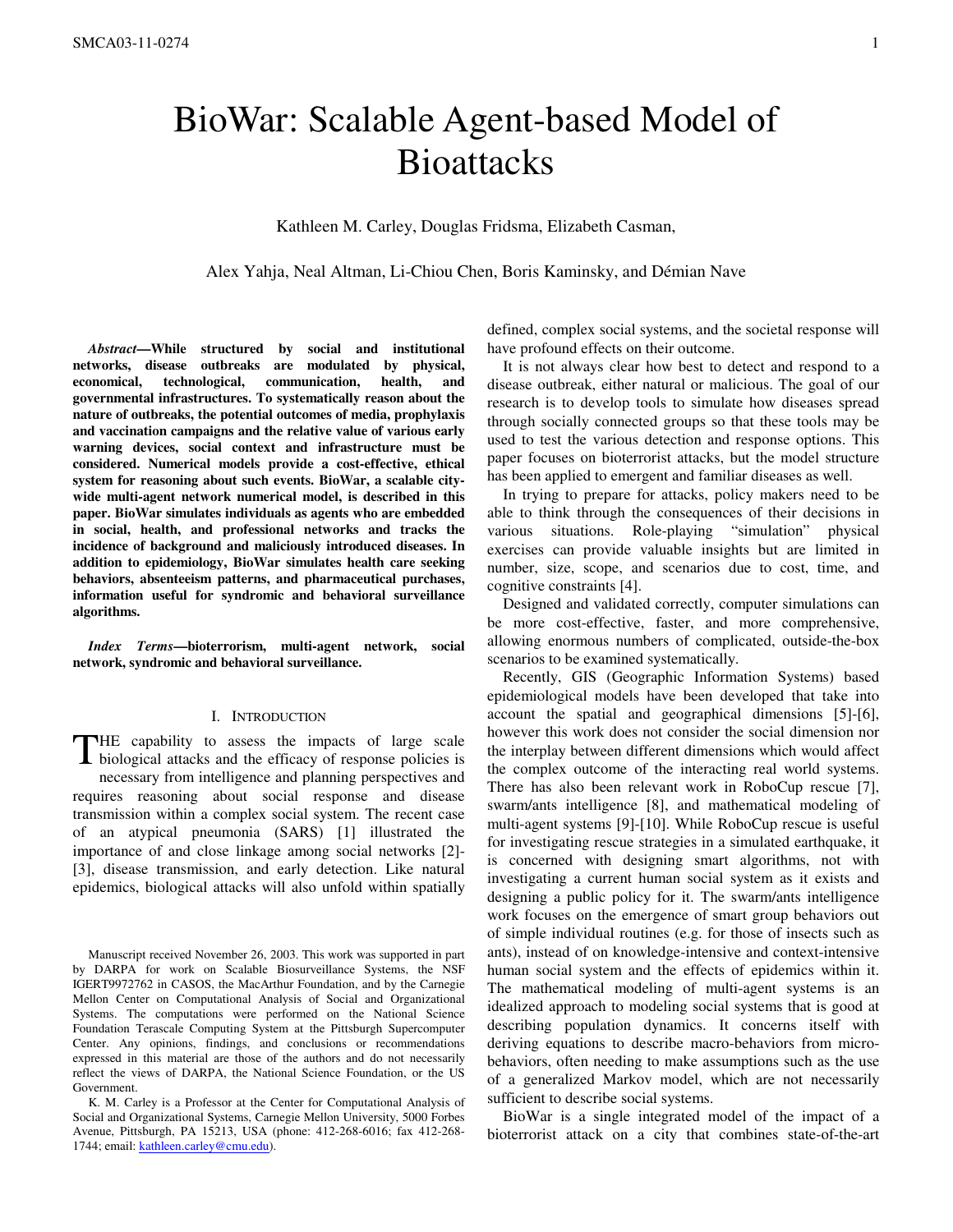computational models of social networks, communication media, and disease transmission with demographically resolved agent models, urban spatial models, weather models, and a diagnostic error model. Unlike traditional models that look at hypothetical cities, BioWar is configured to represent real cities by incorporating census data, school district boundaries, and other publicly available information. Moreover, rather than just providing information on the number of infections, BioWar models the agents as they go about their lives – both the healthy and the infected. This enables observation of the repercussions of various attacks and containment policies through natural measures such as absenteeism, medical website hits, medical phone calls, insurance claims, over-the-counter pharmacy purchases, and hospital visit rates, among others. BioWar is useful for clients concerned with preparedness training, response analysis, detection algorithms evaluation, stakeholder communication, and public policy analysis. The intended user base of BioWar is policy analysts and developers representing such clients. Versions of BioWar have been made available to several outside groups, including Charles River Analytics, Inc. and the US Army. As it presently stands, BioWar still requires expert users: we are in the final phase of developing a simplified graphical user interface implementation.

# II. LIMITATIONS OF PREVIOUS EPIDEMIOLOGICAL MODELS

Epidemiologists have used the SIR (Susceptible-Infected-Recovered) framing for modeling the course of epidemics [11]. Such models are typically implemented assuming homogeneously mixing populations, with no medical intervention, no spatial dimension, no social (and network) connections [12], nor symptom-based behavior.

Cellular-automata models for disease spread, such as the Brookings' individual-based computational model of smallpox epidemics [13], improve upon the differential model of SIR, allowing spatial operation and discontinuities. The geometry of cellular automata, however, does not match the spatial reality of the real world, oversimplifying disease propagation processes.

System dynamics models such as Epi-Engine of CiMeRC (National Bioterrorism Civilian Medical Response Center) abstract away the underlying social interactions with a system of mathematical equations [14]. While system dynamics models capture the general trend of epidemics and feedback loops, they are problematic for the subtleties of micro- and meso-behaviors, and they largely ignore the symbolic aspects of a population such as knowledge about school districts, recreational preferences, the calendar of events and holidays, and traffic regulations, among others.

A discrete event simulation model of antibiotic distribution was used to examine post-exposure prophylaxis [15]. Though providing useful insights, it did not model the social interactions and physical dimensions of disease spread and response.

Purdue University's Measured Response simulation model is based on Synthetic Environment for Analysis and Simulation (SEAS), a DNA-like agent model for a synthetic economy [16]. The model represents agent inputs/sensors as binary "genes" and agent outputs/actions/decision factors as binary "genes" (e.g. financial security and liberty genes). The model has a routine that determines the mapping between its input and output attributes/genes, and updates the state of its genes. Measured Response model has been used for annual training exercises of the same name with local, state, and federal officials as participants, and has a good interactive interface. The model however often uses abstract/high-level entities and behaviors as genes, ignoring the major raison d'être of the multi-agent simulations: emergence of high-level behaviors and entities from low-level primitives. This is relevant to the ability to examine micro- and emergent mesoand macro-behaviors of agents crucial to the effective response against a bioterrorism attack. Non-binary and non-Markovian input and output values are not modeled. The complexity and nuance of social interactions, including the co-evolution of cognition and structure – a factor in disease spread – are overlooked. Measured Response applies population-based mathematical models as determinants on agents, instead of allowing for emergence. It models individual attack diseases alone without concurrently simulating normally occurring diseases, and does not properly model disease progression, disease confounding, symptoms, diagnosis, treatment, or individual response to symptoms and diseases. The Measured Response model and its model assumptions and variables have not been validated; in particular, its disease model has not been validated against empirical data of past outbreaks. Its hypothetical simulations of a stylized city are inadequate in fidelity, partially because it does not have proper spatiotemporal coordinates, spatial regions, and spatial operations such as proximity and adjacency. To meet the requirement to simulate at varying scales (e.g. local, state, and national), Measured Response imposes these levels onto its agent model by using small numbers of agents to represent large populations but does not provide adequate scientific justifications as to what level of abstraction and how much aggregation and layering are feasible without reducing its agents into simple homogeneous sample populations, forgoing the benefits of agent-based simulations.

Los Alamos National Labs' Episims applies graph-based methods to a transportation networks simulation based on population-mobility, land-use, and census data to estimate contact graphs that are assumed to be social networks [17]- [18]. Episims is better than other methods in that it does not assume homogeneous population mixing. But it lets normal, non-attack day transportation patterns drive social networks and agent behaviors, while the reverse is true in reality: agent behaviors drive social networks and social networks drive, even while being constrained by them, transportation patterns. Transportation networks may constrain but do not define social networks, as transportation networks and other infrastructures provide a large number of choices for agents. Episims also models disease spread by disease load, which may lead to incorrect results.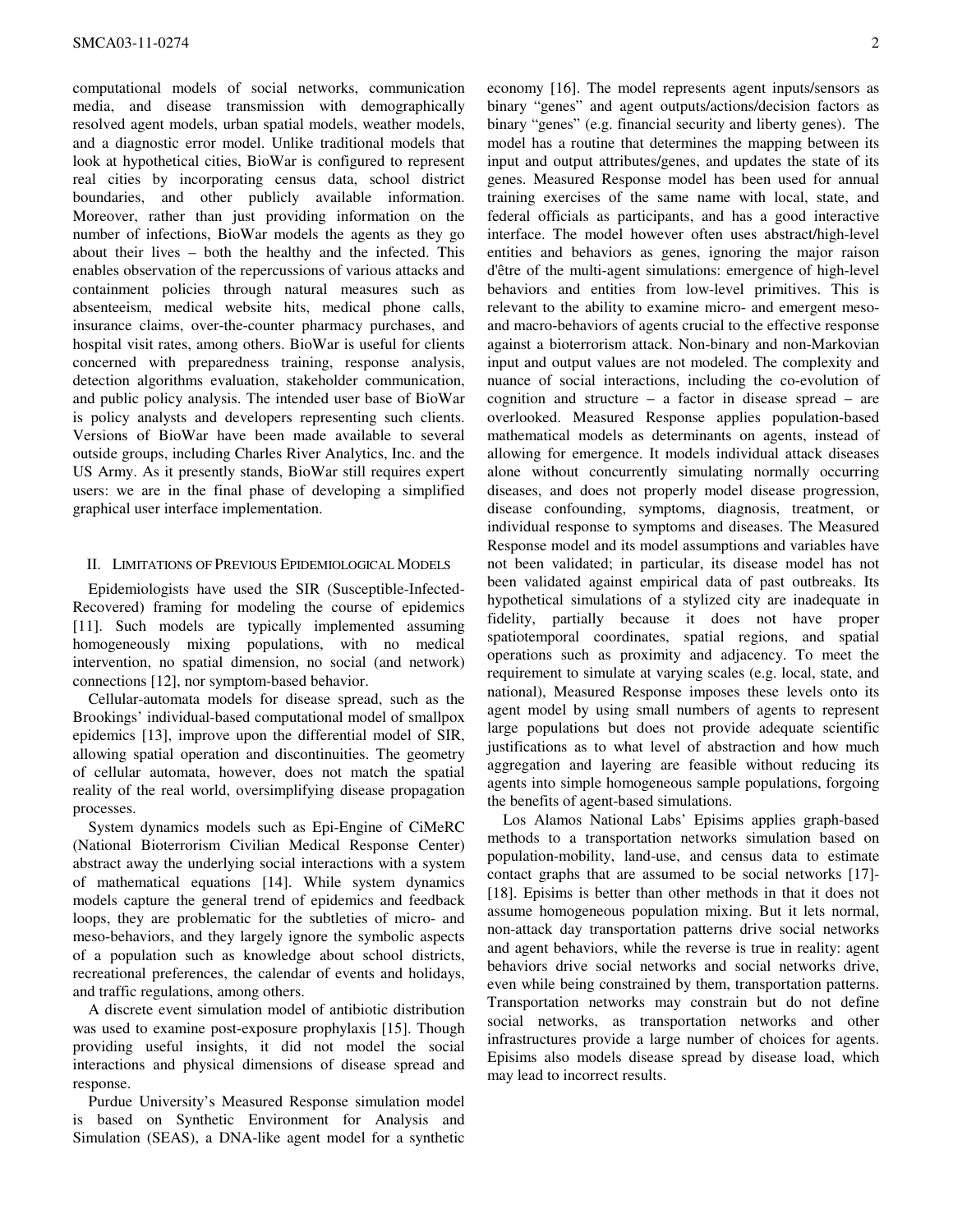# III. BIOWAR OVERVIEW

BioWar is a city-scale spatial multi-agent network model capable of simulating the effects of weaponized biological and chemical attacks [19]. It integrates principles of epidemiology, health science, geography, demographics, sociology, social networks, behavioral science, organization science, and aerosol transport. While BioWar incorporates elements from previous models, it also addresses many of their shortcomings. Recent work has demonstrated that the failure to take the social network and the physical locations of people into account leads to incorrect estimates of disease spread and of response policies because spatial, temporal, and demographic dimensions affect disease spread [5], [20]-[22]. For example, concurrent partnerships affect syphilis persistence [20], bridge populations have influence on the spread of HIV in Thailand [23], concurrent partnerships affect disease transmission dynamics in networks [21], [24], sexual networks affect HIV spread [25], and networks intertwine with epidemiology [22]. BioWar is socially (with social, knowledge, and task networks) and spatio-temporally more realistic than previous bioterrorism attack models.

Major advantages of BioWar's spatial multi-agent network approach include:

- Heterogeneous population mixing, defined by agent and social network characteristics.
- Simultaneous modeling at multiple levels (pathogen, dispersion, first responders, local government officials, knowledge evolution, etc.) without explicit aggregation but with emergence [26].
- Detailed modeling and simulation of individuals and their social networks.
- Locally accurate agent and social network models with good disease and infrastructure models which facilitates high-precision detailed investigation of first-responder plans for bioterrorism response, and fast, detailed, and effective responses in general.

A simulation is only as good as its fidelity to the aspects of the real world it tries to emulate. In BioWar, real data from census, school districts, general social surveys, etc., are used as input. BioWar also generates simulated output that is validated against real data: drug purchases, school and work absenteeism, medical phone calls, doctor visits, ER visits, social network statistics, work patterns, epidemiological (EPI) curves, chief complaints, discharge diagnosis, etc. Major components of BioWar are illustrated below (Figure 1).

The agent model takes as input the social, disease, and environmental data streams. It integrates various models of disease, geography, attack, weather, and communication technology (e.g., health-related website visits and 911 calls). The agent model itself is a finite state machine describing how agents interact, move, are exposed to bioagents, contract disease, manifest symptoms, and seek and receive treatment. The arrows between "privacy" and "output & system compliance" in Figure 1 denote the use of privacy algorithms to ensure the security and anonymity of individuals. The BSS and NEDSS compliant privacy module is being implemented with the cooperation with CMU Data Privacy Lab.



Fig. 1. The design of BioWar. Individual characteristics of the agents, diseases, geography, and general information on communication technology, social, disease, and environmental conditions are used by the agent model to change behavior. Outputs are used to test early detection algorithms and hypothetical what-if scenarios are used to analyze policy. Note that the agent model diagram only represents a small part of the complexity of agent behavior: the complex social networks are not shown.

Agent, disease, geographic, weather, attack and communication technology models have been implemented and used extensively. What-if scenario and impact analysis modules have also been encoded and used to validated BioWar against the SIR (Susceptible-Infected-Recovered) a conventional epidemiological model, for smallpox [27] and against a variant of SIR [28] for non-infectious diseases (in this case anthrax). The detection module uses detection algorithms created by outside groups attempting to detect a bioattack one or more days earlier.

## IV. AGENT-LEVEL DISEASE MODEL

The current version of BioWar simulates 62 diseases – 4 weaponized diseases and 58 naturally-occurring diseases – simultaneously in a population. Adding a new disease (e.g. emerging infectious diseases like SARS) is relatively easy: it takes approximately one programmer day. Validating a new disease is harder: it may take days or weeks depending on the disease and the quality of empirical data. We use a symptombased general disease model. Each disease has its own set of symptoms, timing for disease phases, variations in presentation based on age, gender, and race, and contagiousness. Each instance of a disease infecting an agent is individually represented and progresses through time as the agent goes about his or her daily business. Diseases can propagate through a population, based on probabilistically determined agent risk factors, the transmissibility of the disease, and the spatial and temporal proximity of uninfected agents to infected agents.

- Each disease progresses through up to five phases:
	- 1. Incubation: the period of time before the agent begins presenting symptoms.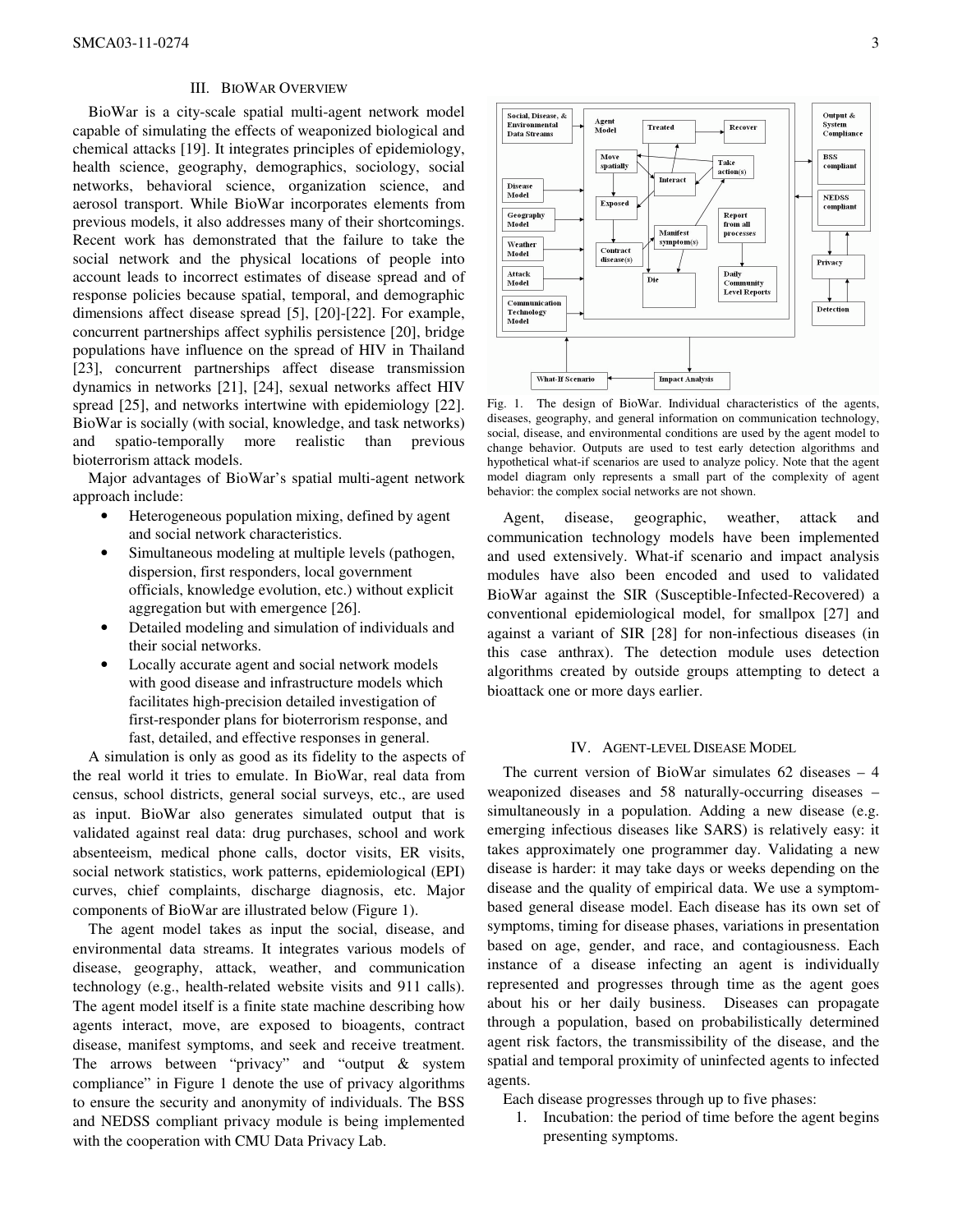- 2. Early symptomatic (prodromal): the period of time during which an infected agent may experience mild or non-descriptive symptoms. Many diseases have no known or identifiable early symptomatic period.
- 3. Late symptomatic (manifestation): the period of time during which an infected agent may experience severe and/or disease-specific symptoms. In many diseases, this phase may not be distinct from the early symptomatic phase.
- 4. Communicable: the period of time during which an infected agent may infect other agents. This phase may overlap with the above phases. Noncontagious diseases do not have this phase.
- 5. Recovery/death: a period of time during which a disease resolves or causes death.

In the current version of BioWar, the length of each phase, except recovery/death, is generally determined using a uniform random distribution with a range provided by expert analysis for background diseases (better distributions may be added when the need arises). Weaponized diseases, however, are treated as a special case and the phase durations are calculated differently [27]-[28]. Recovery and death of an agent, when not affected by treatment, is determined by a Bernoulli process with *p* equal to the death rate of the disease among untreated victims (again, determined by expert analysis). The duration before death or recovery is likewise stochastically determined.

In constructing our disease model, we used historical accounts of known anthrax releases [29], documents from the October, 2001 bioterrorism attack [30], and disease knowledge bases [31]-[33]. We have also drawn on the experience of other medical expert systems developed to assist in diagnosis to ground our disease model in well-founded medical knowledge representations [34].

# *A. Risk Factors*

Certain demographic groups are more likely to be susceptible to particular diseases than other. These risk factors increase a person's susceptibility to diseases through either host factors or environmental factors to which that person is exposed. In BioWar, risk factors are distributed *a priori* to individuals in the population according to demographic characteristics such as age, sex, race, occupation, and disease prevalence.

# *B. Symptoms*

Symptoms are important in BioWar on two levels. They motivate agent behavior and determine the initial diagnosis of agents entering the medical system. Agents with symptoms self-diagnose, stay home from work, visit their doctor or pharmacist, and change their patterns of interacting with other agents, depending on the severity of symptoms. This symptombased disease model permits the representation of outliers and stochastic flux (not everyone with the same disease presents the same symptoms). Symptoms are assigned two different measures that influence which symptoms agents feel and how that changes their behavior [34]. The first, frequency, is a qualitative measure of how frequently people with a particular disease will manifest a particular symptom. Frequency is denoted by a number between 1 and 5 that answers the question: "In patients with disease *x*, how often does one see symptom *y*?" For example, patients with the diagnosis of anthrax will have a fever frequency of 5 – nearly all patients with anthrax will have fevers at some point in the course of their disease. The second, evoking strength, is a qualitative measure of how frequently a doctor will associate a particular symptom with a particular disease. Evoking strength is coded as a number between 0 and 5. It answers the question: "When you see symptom *y*, how often would a doctor think the cause is disease *x*?" For example, fever symptoms are not specific to any one disease – in our disease profile of anthrax, fever is given an evoking strength of 1. However, a widened mediastinum is a more specific symptom of anthrax – in patients who have a widened mediastinum, the possibility of anthrax should be routinely considered thus the evoking strength for this symptom is 5.

## *C. Agent Behavior-Symptom Relationship*

Although individuals get symptoms based on the symptom frequency for the disease that they have, they will actually alter their behavior based on the evoking strength of that symptom. When a symptom is added to a disease, its severity is initialized to the symptom's evoking strength. Then, as the disease progresses, the severity of each symptom is increased randomly each four hour tick by a user-defined value. If an agent is in treatment, the severity is reduced each tick randomly by an amount depending on the type of treatment. Thus, the total severity is determined quasi-randomly based on evoking strengths [34], time, and treatment.

Once an agent is infected, the infection progresses through time via a simple state machine which can be interrupted or altered by external events, such as successful treatment of an agent at a medical facility.

A set of user-specified symptom severity thresholds guides an agent's initial decision to visit a medical facility and the visit outcome is probabilistically determined based upon an agent's demographic profile. The thresholds are limits of the sum of the severities of observable symptoms over all diseases infecting an agent. Hence the true nature of the agent's health status is opaque to the decision model, and the agent only responds to symptoms that can be monitored by the normal human senses. Before the decision model chooses an agent's next care-seeking behavior, the total symptom severity is calculated and measured against each threshold in the following order:

- 1. Low severity no effect
- 2. Mild severity go to the pharmacy, self medicate (Table I)
- 3. High severity go to the doctor
- 4. Extreme severity go to the emergency room

These behavior thresholds for going places are currently estimated from empirical visit statistics – say, to doctor offices – and compared to the simulated visit statistics that BioWar produces.

In the future versions of BioWar, we will incorporate detailed rule-based systems for specific symptoms based behavior changes.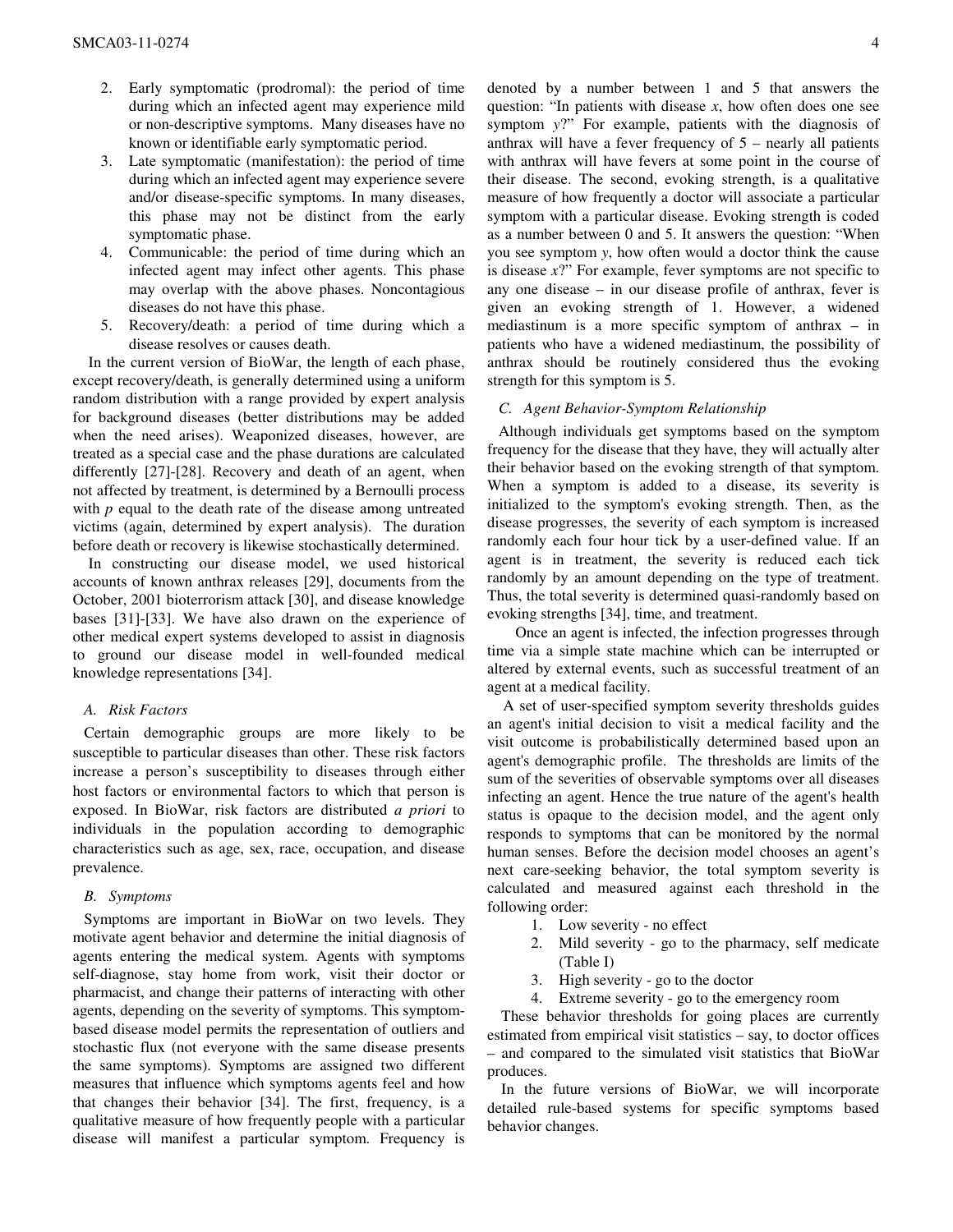|                              | Cough- | Sneez- | Muscle | Fever | Head- | Diarrhea |
|------------------------------|--------|--------|--------|-------|-------|----------|
|                              | ing    | mg     | Pain   |       | ache  |          |
| Cough medicine               |        |        |        |       |       |          |
| Cold medicine                |        |        |        |       |       |          |
| Cold/cough<br>medicine       |        |        |        |       |       |          |
| Cold/cough/fever<br>medicine |        |        |        |       |       |          |
| Analgesic                    |        |        |        |       |       |          |

# *D. Dose-Response Relationship for Weaponized Pathogens*

Currently information about human response modeling for weaponized diseases is scarce. The relationship between the infection probability, illness duration, and onset-of-illness versus inhaled dose were recently published for anthrax, botulism, pneumonic plague and Venezuelan equine encephalitis [35]. At this stage, BioWar takes into account dose and age-of-agent for infection probability for inhalational anthrax following formulas developed by Webb, Blazer, and Buckeridge [36]-[37] while for the other weaponized diseases it uses an exponential model for infection probability.

# *E. Noncontagious Disease Submodel*

Our disease model tracks non-contagious diseases. Noncontagious diseases do not have a communicable phase, though some non-contagious diseases can be spread by contact (e.g., anthrax spread by US Mail). Intervention affects disease outcome. If anthrax infection is suspected to be present, this triggers the intervention such as distribution of the antibiotic Cipro. Giving Cipro, in turn, ameliorates the symptoms and possibly cures the disease. For short-duration non-contagious diseases such as food poisoning, outbreaks are randomly generated based on prevalence data. For chronic noncontagious diseases such as angina and diabetes, the initial agent population is afflicted based on known race, gender, and age distributions according to prevalence information. If an agent dies, another agent in the same demographic cohort chosen at random is afflicted.

# *F. Contagious Disease Submodel*

Our disease model also allows the representation of contagious diseases. Transmission can occur via contact or air dispersal. When a person comes into contact with the transmission medium, disease transmission occurs with some specified probability.

Agents experiencing disease state transitions are modeled as nondeterministic automata. As past medical history affects these transitions, this is a non-Markovian model. At any time within the duration of a state, a medical intervention can occur and the state can be changed. The state of the disease also affects the medical intervention.

### V. DIAGNOSIS MODEL

As previously mentioned, we use a symptom-based differential diagnosis model to obtain information on the diseases infecting an agent who visits a medical facility. Our goal was not to build an error-free diagnosis model. Rather, we use differential diagnosis, as do medical doctors, which allows for the possibility of initial misdiagnosis and the revision of diagnoses with additional information (e.g., lab results). We have based the model on the Internist1/QMR diagnosis model [34], but have augmented the results with probabilistic "switches". As such, our model is not a true computational diagnostic tool, but serves to control the simulator's response to diseases in a simulated population.

Agents self-diagnose on the basis of visible or palpable symptoms. Medical personnel diagnose on the basis of visible symptoms and other information, which can include laboratory tests of varying accuracy (type 1 and 2 errors are possible) and report time. Moreover, doctors and ER personnel take time to file a disease report (up to 8.74 days according to a claim delay data gathered by IBM [38]), delaying institutional realization of a bioattack.

Initial medical diagnosis is simulated based on the apparent symptoms and their evoking strengths. To determine which disease a person has, the groups of evoking strengths of symptoms associated with potential diseases are compared and the highest one is chosen as the diagnosed disease. In other words, the disease most strongly associated with the most severe set of symptoms is chosen. Subsequent diagnosis can update the primary diagnoses based on the appearance of new symptoms and on the results of diagnostic testing. Chief complaints are not necessarily the same as discharge diagnosis, which is consistent with observed hospital performance [39].

# VI. TREATMENT MODEL

Diagnosis at a doctor's office results in treatment or ordering of additional tests. If an agent reports directly to a hospital's emergency department, diagnosis results in treatment, tests, or an admission to the hospital. Treatment may not be immediately effective and symptoms vary in visibility and type of testing required for their detection. In the current version of BioWar, recovery after treatment is modeled as a lognormal distribution with a mean of 3 days with a range of 0-10 days for all diseases except anthrax and smallpox. The recovery distribution for anthrax is described in [28], the one for smallpox in [27]. Future versions will have more realistic treatment models for more diseases.

# VII. SOCIAL NETWORKS

Epidemiologists have long recognized that groups, organizations, institutions, and the societies in which they are embedded, are complex systems that affect the propagation of diseases through a population. It is only recently that we have had the tools for modeling these systems. These tools include multi-agent computer models and the body of statistical tools and measures that have arisen in social networks [40].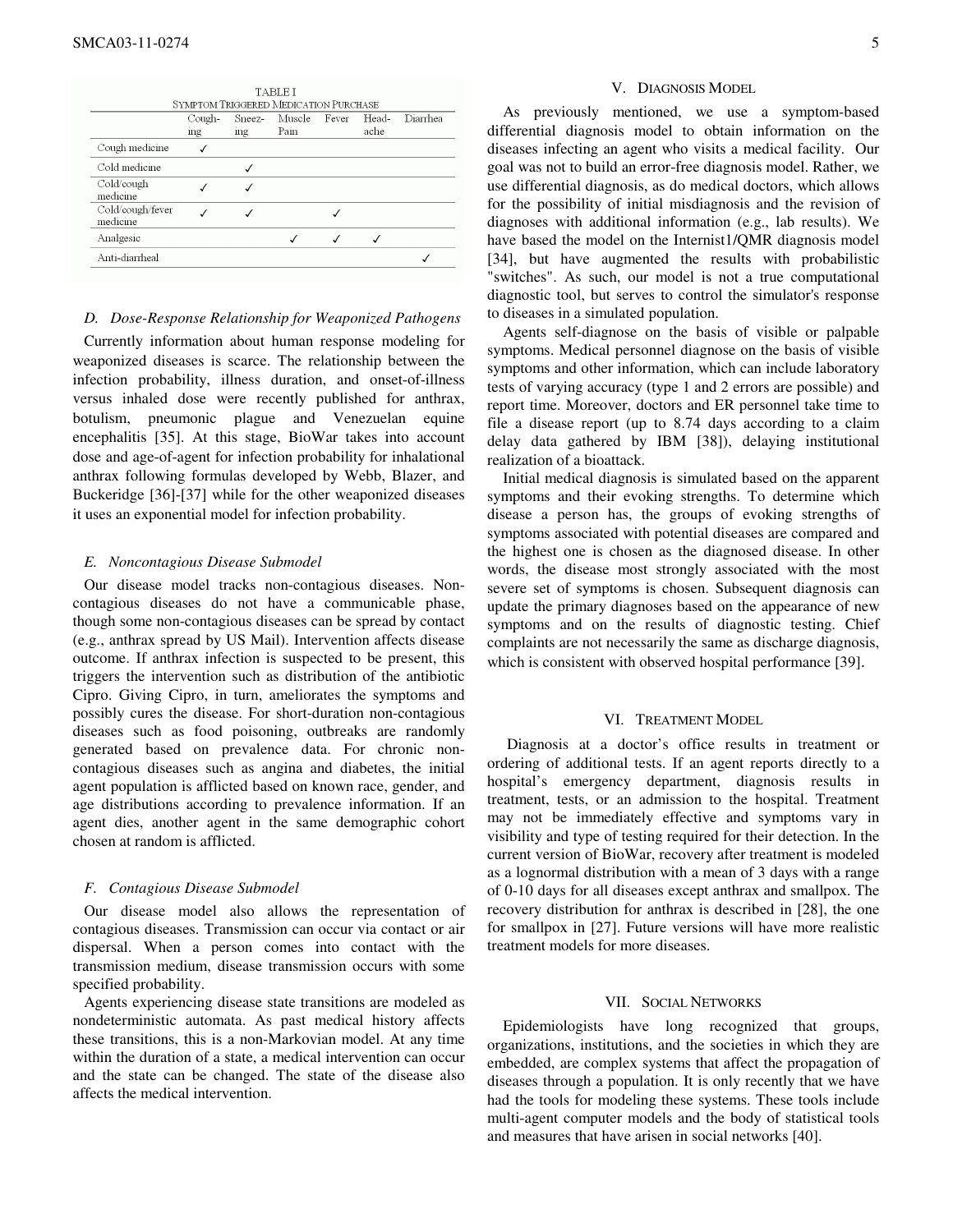The significance of social networks to contagious disease transmission is obvious. Social networks are also important in delimiting bioattacks using non-contagious microorganisms. While non-contagious bioagents such as anthrax do not spread through social networks, social networks define the exposed subpopulation through co-location of agents at the time and place of an attack.

# *A. Representation of Social Networks in BioWar*

In BioWar, each agent is linked to other agents in the simulated population by a set of links (relationships) modeling a social network. Each link is a descriptor of a pair of agents and their relationship type. Agents may be linked unidirectionally or bidirectionally. Relationship types currently implemented are:

- Family (spouse, parent, child, sibling, other family)
- Proximity based (co-worker, schoolmate, group member, neighbor)
- Voluntary (friend, advisor, other)

The relationship types were drawn from the University of Chicago General Social Services (GSS) survey data with the addition of "schoolmate" for younger agents, a population not covered by the GSS [41]. The overall network size and distribution were drawn from Klovdahl's study along with some target numbers for individual relationship counts [2], [3], [42]-[43].

The construction of social networks begins by defining the ego net for each agent based on empirical data on the size and constitution of networks. An ego net is a set of agents with whom an agent primarily interacts. Factors considered during the construction of social networks include target network size for an agent, frequency of relationship type, agent demographics, the agent's customary locations, and agent's state of health.

Table II, drawn from the results of "Challenge 3" version of BioWar, shows the size of constructed social networks for three simulated cities compared to empirical data.

|                 |                                      | TABLE II             |                        |                         |
|-----------------|--------------------------------------|----------------------|------------------------|-------------------------|
|                 | <b>SOCIAL NETWORK SIZE AND RANGE</b> |                      |                        |                         |
| Social Net Size | Expected from<br>Klovdahl Study      | Norfolk<br>simulated | San Diego<br>simulated | Pittsburgh<br>simulated |
| Average         | 33                                   | 28                   | 28                     | 28                      |
| Range           | 6-97                                 | 8-67                 | 6-68                   | 8-86                    |

## *B. Agent Interaction*

Agents interact with each other based on BioWar's CONSTRUCT model [44] and on spatial and social network proximities. The core of the CONSTRUCT model encapsulates the co-evolution and emergence of communication and knowledge networks, driven by homophily and expertise-seeking. CONSTRUCT has been validated multiple times using social and organizational data [44]-[45].

The principle of homophily states that people are more likely to communicate with others who are similar to them. Similarity in CONSTRUCT is assessed by attributes such as age, sex, race, prestige, occupation, educational level, social class, belief, culture, interests, and attitudes. The principle of expertise-seeking states that the information-poor are more

likely to initiate communication with the information-rich to fulfill their information needs. Moreover, the interaction is mediated by social, family, professional and other networks. BioWar implements multiple agent interactions based on common knowledge and knowledge difference, social network, and random chance.

BioWar implements disease exchange as the result of agent interaction as follows: for each partner of an agent (computed during the interaction step), throw a random die against the transmissibility of each communicable disease affecting the agent. If the die roll succeeds and the partner does not already have the same disease, infect the partner with the disease. Do the same check for the agent for each communicable disease, infecting the partner, and vice versa.

# *C. Representation of an Agent*

An agent is represented as a probabilistic finite state machine that has roles such as father, schoolmate, doctor, nurse, teacher, etc. Additionally, an agent has socio-demographic and economic status. An agent is located at specific spatiotemporal coordinates and exhibits behaviors. These behaviors include interaction (communicate, get infected, infect), recreation, going to school, going to work, seeking treatment, purchasing over-the-counter medicines and cold supplies, getting medical information, and moving to other places. Each agent has an ego net and natural biological rhythm (for example, sleeping 8 hours a day). Moreover, an agent can exhibit symptoms and has mental model of diseases. The propensity of an agent to seek treatment is affected by sociodemographic position (age, race, gender, class, etc.), economic status, and severity of perceived symptoms. Note that even if an agent seeks treatment, treatment is not always available, such as when doctor's offices are closed.

# *D. Recreational Activities*

The recreation code simulates some of the additional activities people engage in beyond their normal routine (time spent at home, work or school) and medical concerns (time spent with doctors, at pharmacies, or in hospitals). An agent's routine activity is mapped to a number of set locations. The recreation code adds several additional types of recreation venues where agents gather and potentially interact on a more random basis (Table III).

| TABLE III<br><b>RECREATION VENUES</b> |                                          |  |  |
|---------------------------------------|------------------------------------------|--|--|
| Recreation Venue                      | Definition                               |  |  |
| Stadium                               | Open air events                          |  |  |
| Theater                               | Indoor events                            |  |  |
| Store                                 | Shopping locations (excludes pharmacies) |  |  |
| Restaurant                            | Eating locations                         |  |  |
| Home                                  | Residence                                |  |  |

Recreation rates were derived from the 1994 EPA Time Use Survey by grouping activity categories to determine the percentage of the day normally spent in recreation and using the time-at-location data to make a determination as to how much time is spent in each recreation location [46]. Consistent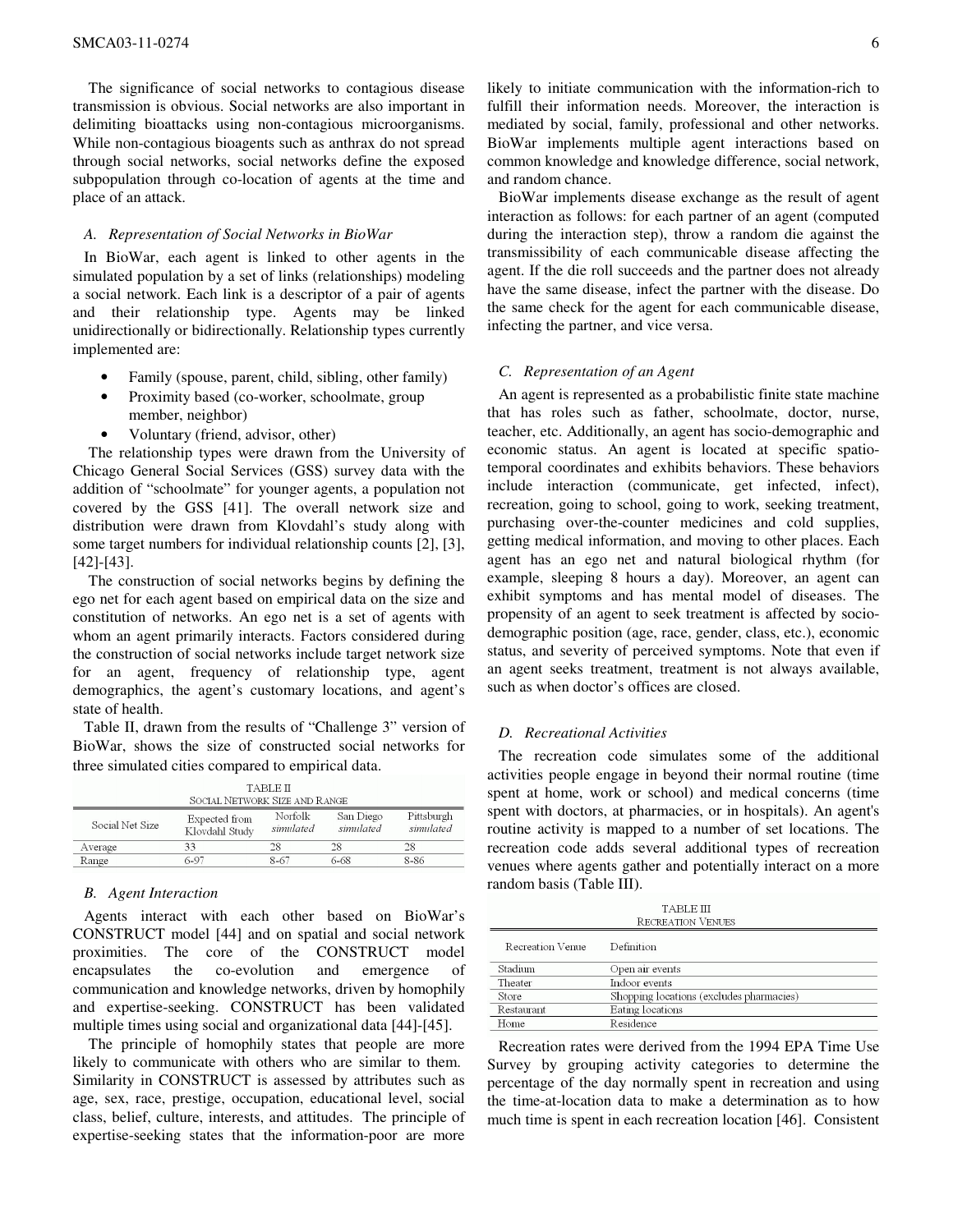with the data, much recreation is assumed to occur at the agent's home.

The EPA Time Use data set is sufficiently large to allow some seasonal, weekly and demographic resolution. For the current BioWar implementation, recreation tables were constructed for the four seasons. Each seasonal table contains separate entries for each day of the week, for young versus old agents and for male versus female. Paired tables were employed: one holding the overall recreational probability and the second determining recreational location. Additionally, there are tables for minor and major holidays. Since the Time Use database excluded holidays, the information was derived from annual averages for Saturday.

Because the simulator divides each day into smaller time units (four-hour "ticks"), an adjustment table was also introduced. The adjustment table allows recreational rates to be adjusted to match the normal day cycle: little recreation occurs during hours of sleep and work and more occurs when the agent would logically have free time (for example in the evenings during the week). In order to reflect the empirical data, these tables are set to preserve overall rates: recreation that is deferred is taken later and recreation taken early reduces the chance of recreation later in the day. These tables were derived for stereotypical patterns and are not empirically based.

The recreation code's role is advisory: it indicates that an agent "wants" to recreate, but does not place the agent at a recreational location, that is, recreation is subservient to other more important activities.

# VIII. ENVIRONMENTAL MODELS

#### *A. Representation of Weather*

The Weather Model determines atmospheric temperature, pressure, and precipitation for the period of simulation. Generated temperature, pressure, and precipitation yearly distributions closely match the historical data published by the National Oceanic and Atmospheric Administration for the simulated regions (San Diego, CA, Pittsburgh, PA, Norfolk, VA, etc.) [47].

# *1) Wind Representation*

The wind model generates wind speed and direction for the period of simulation. Wind is important at and after the moment of the attack, especially when the attack occurs outdoors and the biomaterial is dispersed though wind puff movement. We use a modified Gaussian Puff model of wind dispersion. The assumptions of the model are:

- The dispersed biomaterial is chemically stable and is not deposited to the ground.
- The lateral and vertical variations of the material concentration can both be described by Gaussian distributions, which are functions of downwind distance only.
- Although in the simplest Gaussian model the wind speed is constant with height, our wind model calculates the dependence of wind speed on height.

An essential function of the wind model is to assess the Pasquill atmosphere stability category for the period of an attack. In the absence of detailed meteorological data, we assign a Pasquill atmosphere stability category based on the wind speed and time of the attack but not the sky condition, which is considered to be a reasonable approximation [48].

### *2) Bioagent Delivered Dose*

The dosage inhaled by the agent is calculated using the following equation [49]-[50]:

$$
Dose = [QB][\pi u \sigma_y \sigma_z] - lexp[-(1/2)(y/\sigma_y)^2]exp[-(1/2)(H/\sigma_z)^2]
$$

where  $Q$  is the source strength (e.g., number of anthrax spores); *B* is breathing rate (usually for light work  $B = 5 * 10^{-4}$  $m^3$ /sec); *u* is wind speed in *m/sec*;  $\sigma_y$  and  $\sigma_z$  are dispersion parameters that are functions of downwind distance *x*; and *H* is height of the release in meters. When multiple ground or airborne releases are simulated the total effect on the agent (the summary dosage) is calculated as a sum of dosages from individual releases.

The wind model also includes methods for determining whether the agent is located in the downwind zone and how far the agent is from the point of the release.

Buildings provide some measures of protection to inhabitants from outside spores, so BioWar has a dose reduction factor to describe the building protection for different kinds of building, based on [51]. Building layouts could be used in future versions of BioWar to improve the estimation of delivered dose of both outside and inside attacks by applying more complex calculations.

The generated wind speed and direction distributions closely match the empirical data for the simulated regions published by the EPA and averaged over three years [52]. A comparison between the simulated wind direction data for San Diego and historical 1990–1992 average data is shown in Figure 2. The relative difference between simulated and average historical frequency distribution values is less than 30%.



Fig. 2. Comparison between simulated wind direction frequency distribution and average historical data 1990-1992 for San Diego, CA.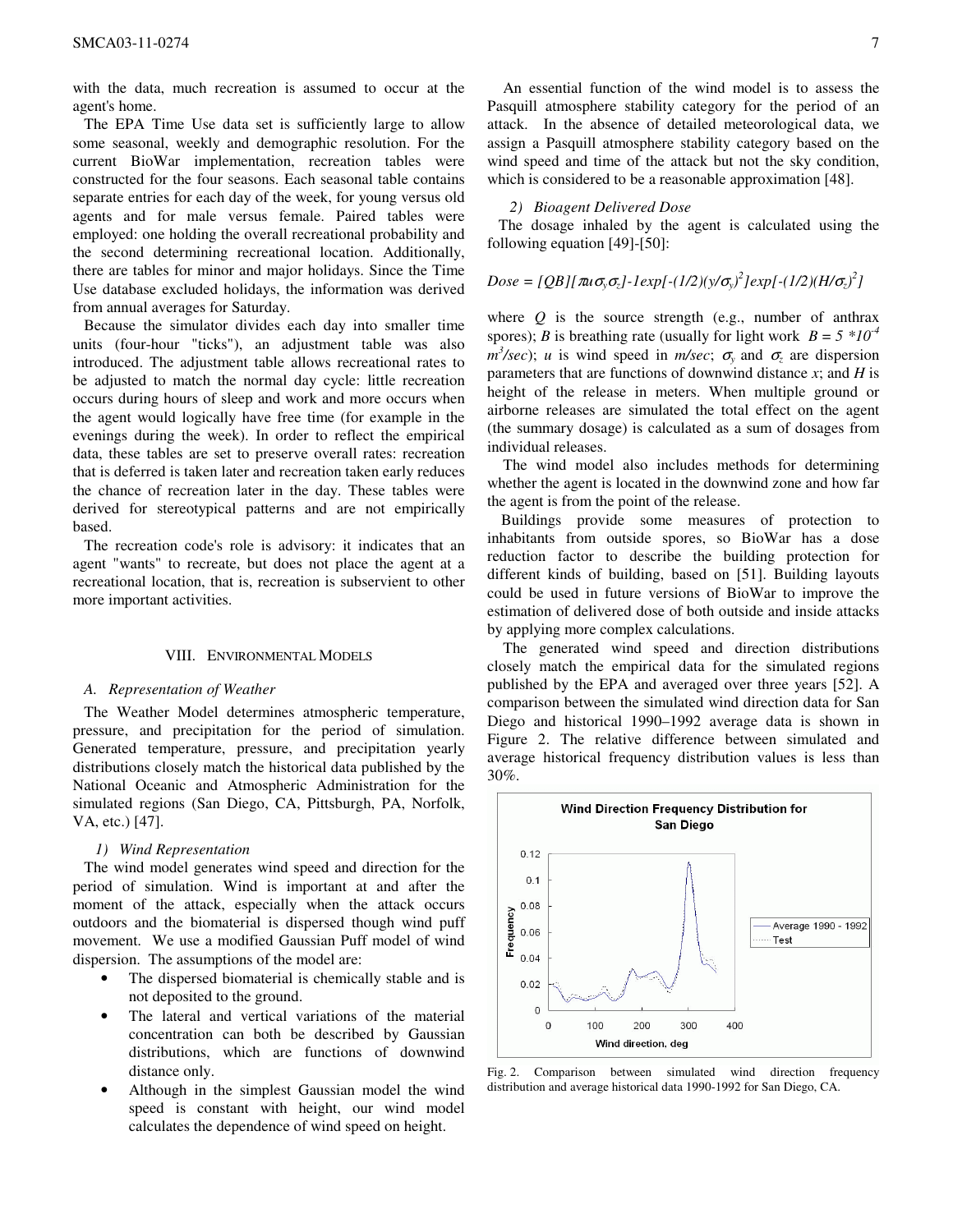# IX. ATTACK MODEL

BioWar has a flexible attack model for both contagious and non-contagious pathogen release. The model lets attacks be varied by location, date, time of day, agent carrier (airborne, food borne, waterborne, and others), containment (inside or outside of a building), means of attack (land or airborne), delivery type (spray or explosion), pathogen, biomaterial mass, release height and efficiency, and single point or multiple point attack. An example of the attack specification in BioWar:

# **out large anthrax\_inhalational 2002/7/4 22:00 25kg .1 300m 1.5km 7;**

which generates an outside, large, inhalational anthrax attack on July 4, 2002 at 22:00 using 25kg of material for the attack at 10% efficiency, with airborne delivery at an altitude of 300m, distributing 7 bombs along an attack line of 1.5 km. Note that the specification here is only for the attack or weaponized diseases. The BioWar disease model has different specifications for the naturally-occurring background or outbreak diseases.

# X. CURRENT IMPLEMENTATION

BioWar is designed as a modular system. A module in the system interacts with other modules via a published interface of methods. A module conceptually corresponds to a BioWar simulation capability, like disease progression and diagnosis. This correspondence is not necessarily one-to-one. The agent model, for example, consists of both an agent behavior module and an agent social network module. This flexibility, which is not possible with a non-modular design, facilitates the rapid development of reliable and more realistic simulation models.

| TABLEIV<br>DATA SOURCES FOR INPUT |                          |                                                    |  |  |
|-----------------------------------|--------------------------|----------------------------------------------------|--|--|
| Origin                            | Source                   | Description                                        |  |  |
| USGS                              | GNIS Database<br>[52]    | Hospital, park locations                           |  |  |
| US Census<br>Bureau               | Summary File 1<br>[53]   | Demographics (population, race, age,<br>sex)       |  |  |
|                                   | Economic Census<br>[54]  | Work, medical, recreation location<br>counts       |  |  |
|                                   | Geometry [55]            | Cartographic boundaries (region<br>geometry)       |  |  |
| <b>NCES</b>                       | CCD Database [56]        | School demographics, locations                     |  |  |
|                                   | Publications [57]        | Student absenteeism statistics                     |  |  |
| GSS                               | GSS [40]                 | Social network characteristics                     |  |  |
| NCDC at<br>NOAA                   | NCDC at NOAA<br>[58]     | Climate, wind data                                 |  |  |
| Internist <sub>1</sub><br>[33]    | QMR vocabulary           | Disease symptoms, diagnosis model                  |  |  |
|                                   | OMR evoking<br>strengths |                                                    |  |  |
| $_{\text{CDC}}$                   | NCHS Surveys [59]        | Medical visit, mortality & morbidity<br>statistics |  |  |
| CDC                               | Web sites [60]           | Disease timing, symptoms                           |  |  |

Table IV shows some of the cartographic and other input sources used [34], [41], [53]-[61]. We currently have access to additional data streams which we could not describe here due to confidentiality agreements. Higher fidelity data variants of BioWar are available to health and government authorities with appropriate access privileges.

BioWar is designed to be reasonably portable, and currently runs under Linux, Windows 2000 and XP, and Tru64 UNIX. Most experiments were performed using the Pittsburgh Supercomputing Center (PSC) TCS1 system, which comprises 64 4-way Alpha SMP processing elements (PEs), each with 4GB of RAM and 4 667MHz Alpha 21264A (EV6.7) processors. BioWar's run time scales linearly with the number of agents. A simulation with about 500,000 agents can take 5 or more hours to complete.

BioWar simulator utilizes a tick as the smallest time unit. In the current implementation, one tick equals four hours. The state machines used during a tick of the BioWar simulator are shown in Figure 3.



Fig. 3. BioWar State Machines

Integration of multiple models is greatly facilitated by the nature of multi-agent systems. Features and parameters of these agents and modules are defined based on empirical data and knowledge.

## XI. BIOWAR OUTPUT STREAMS

BioWar can be used to present results in the following ways:

- As an additional data layer added to existing background data (injection)
- As a data layer for some outputs (such as ER) and the full data source for other variables (such as drug purchases).
- As a scaled city simulation
- As a complete and full-scale city simulation (for all data not just bioattacks)

BioWar produces output streams including insurance claim data, ER registration data, school absenteeism data, work absenteeism data, and drug purchase at pharmacies data.

BioWar output is generated to conform to NEDSS (National Electronic Disease Surveillance System) which is a set of standards to facilitate the exchange of data for the collection, management, transmission, processing, and analysis of disease surveillance data developed by the Centers for Disease Control. BioWar also generates BSS (Behavioral Surveillance Surveys) compliant outputs. BSS is a set of codified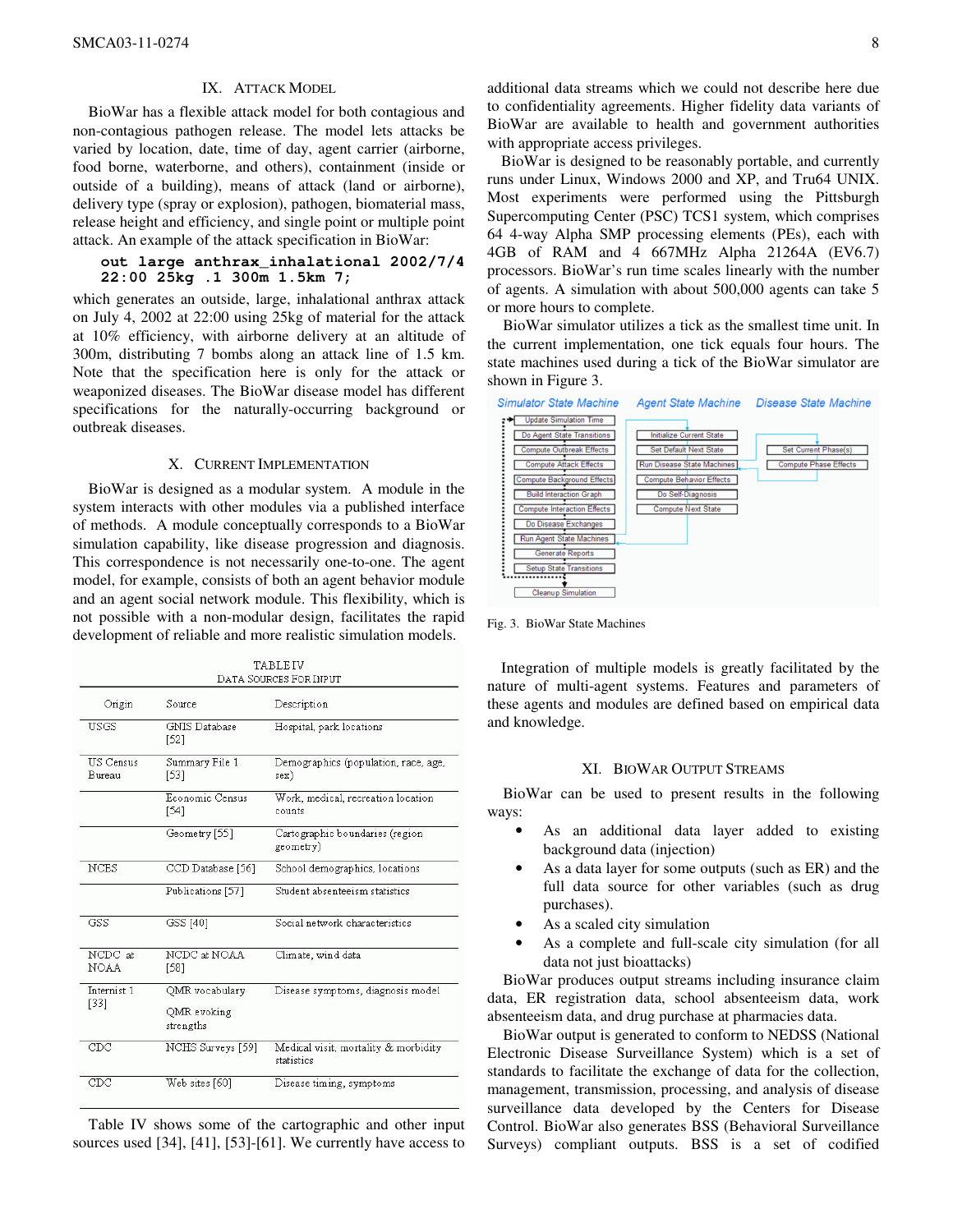surveillance guidelines created by WHO and UNAIDS for tracking agent behaviors relevant to the transmission of HIV.

# XII. MODEL VALIDATION

We have validated BioWar outputs against empirical data on school absenteeism, work absenteeism, pharmacy visits, drug purchases, doctor visits, and emergency room visits [19]. Comprehensive validation of a model such as BioWar is, however, difficult to do manually or semi-manually due to model complexity, the significant number of input parameters, model parameters, and output variables, and continuous model augmentation, refinement and development, making automation helpful.



Fig. 4. WIZER Dataflow Diagram

An automated tool – named WIZER for **W**hat-**I**f Analy**zer** – has been designed and partially implemented [62]. WIZER is an integrated inference and simulation engine to do validation and provide explanations. It extends the response surface methodology [63] by performing knowledge-intensive datadriven search steps via an inference engine constrained by simulation, instead of just doing statistical and mathematical calculations. As shown in Figure 4, WIZER checks the outputs of simulation and adjusts the simulation parameters and metamodels based on empirical data to validate the simulator.

In addition, we have validated BioWar against the SIR model (Susceptible-Infected-Recovered), a conventional epidemiological box model, for smallpox [27] and against a variant of SIR [28] for anthrax. In these validation studies, we aligned BioWar and the corresponding SIR model based on their assumptions, model parameters, and simulation results. Empirical data was used to tune model parameters.

Comparison of BioWar against SIR for smallpox outbreaks [27] shows that BioWar and the SIR model produce similar outcomes when model parameters are aligned to the same scenario. For example, for the "base (no quarantine or vaccination)" scenario, shown in Figure 5, BioWar aligns with SIR for cumulative number of infections.



Fig. 5. Cumulative number of infections comparison between BioWar and SIR.

Comparison of BioWar against the IPF (Incubation-Prodromal-Fulminant) model, a variant of the SIR model used for non-infectious diseases like anthrax [28] shows that BioWar produces outcomes comparable to IPF. Figure 6 shows that BioWar generates outcomes comparable to IPF and the Sverdlovsk empirical data for the over-time mortality rate among an anthrax infected population.



Fig. 6. Mortality comparison between IPF, BioWar and the Sverdlovsk empirical data.

#### XIII. SAMPLE RUNS

We have run simulations for several geographical areas (San Diego MSA, Pittsburgh MSA, Norfolk MSA, San Francisco MSA, Washington DC, and the city of Hampton VA). Many other scenarios can be simulated by BioWar, but we describe just a few examples in this section.

Figures 7-8 contain graphic displays of model output of doctor visits and the number of deaths for an anthrax attack within flu season and a smallpox attack outside flu season in the city of Hampton, Virginia simulated at 100% scale.

When an anthrax attack occurs during a flu season, as shown in Figure 7, it increases the doctor visit rate significantly for a short period of time after the attack. The number of deaths by anthrax is also tightly clustered.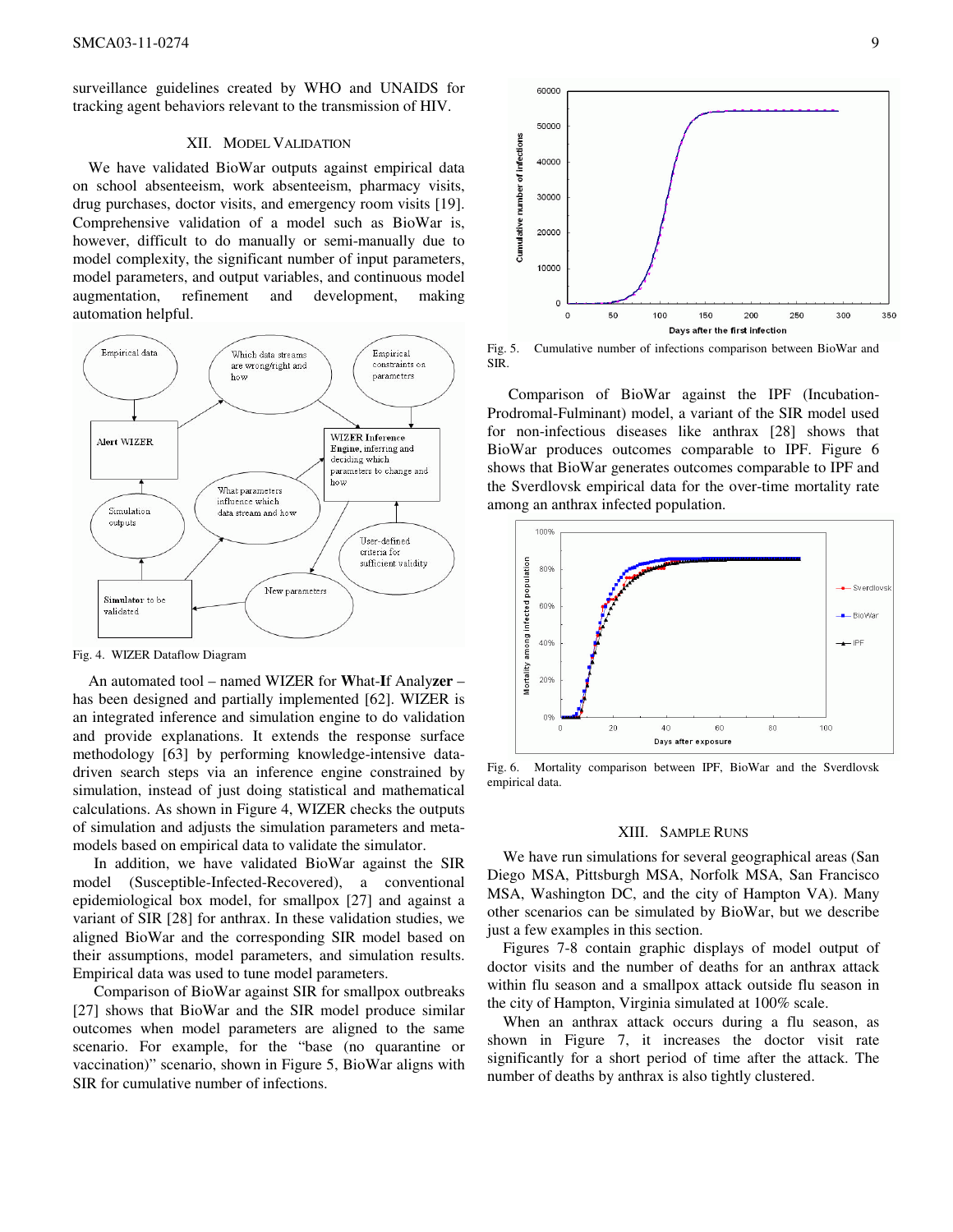

Fig. 7. The number of doctor visits and deaths occurring after an anthrax attack during a sports event at a stadium in the city of Hampton at 4 p.m. of January 25, 2003. 2.5 kg of spores were released with an efficiency of 0.05, infecting 2122 people. This attack happened during flu season.

Figure 8 illustrates a simulated aerosolized smallpox attack on Hampton, VA. Weapons-grade smallpox was released infecting 2%-2.5% of the agents in a locality. The smallpox attack left a much longer footprint compared to the anthrax attack, due to the contagious nature of smallpox. The fraction of infected people who died of the smallpox is also larger.



Fig. 8. The number of doctor visits and deaths occurring after a smallpox attack at 4 p.m. on May 26, 2003, in the city of Hampton with a 2%-2.5% initial infection rate. This attack occurred outside the flu season.

For anthrax, which person gets infected critically depends on the release location, the mass of the release and the wind direction. In another experiment, we tried an anthrax attack at a stadium with three different mass of release scenarios: small  $(150 \text{ grams of spores})$ , medium  $(300g)$ , and large  $(3,000g)$ . The height of release was 5 meters with an efficiency of 0.05. The attack happens at 4 p.m. in a stadium with the wind blowing at 4.617 m/sec. The simulated population of the city was 148,000. Both the exposed population and infected population vary, as shown in Table V. These are mostly people at the stadium (during a stadium recreational activity) in large measure because anthrax is non-contagious so secondary infections do not occur. For other diseases, such as SARS, secondary infections, particularly in first responders such as doctors and nurses, may occur through the social contacts. The nature of the disease, demographics, available treatment, etc. determines the social contact(s) most likely to spread the disease

| <b>TABLEV</b><br><b>ANTHRAX EFFECTS</b> |            |                       |                        |            |                |
|-----------------------------------------|------------|-----------------------|------------------------|------------|----------------|
| Data type                               | Data set   | Exposed<br>population | Infected<br>population | Death rate | Infection rate |
| Empirical                               | US         | Unknown               | 11                     | 45%        | 0.10%          |
|                                         | Sverdlovsk | Unknown               | 77                     | 86%        | 0.16%          |
| BioWar<br>scenarios                     | Small      | 21668                 | 78                     | 81%        | 0.36%          |
|                                         | Medium     | 26076                 | 423                    | 85%        | 1.6%           |
|                                         | Large      | 28822                 | 2820                   | 83%        | 9.7%           |

The reproductive rate for smallpox was estimated using yet another BioWar experiment as shown in Table VI.

| Scenario    | reproductive<br>rate | <b>TABLE VI</b><br>REPRODUCTIVE RATES FOR THREE SCENARIOS OF SMALLPOX ON THREE TYPES OF POPULATION | Types of Population  |                  |
|-------------|----------------------|----------------------------------------------------------------------------------------------------|----------------------|------------------|
|             |                      | no vaccination                                                                                     | residual<br>immunity | fresh vaccinated |
| base        | R <sub>0</sub>       | 4.92                                                                                               | N.A.                 | N.A.             |
|             | R                    | 3.86                                                                                               | N.A.                 | N.A.             |
| vaccination | $_{\rm R0}$          | 2.13                                                                                               | 1.28                 | 0.44             |
|             | R                    | 1.31                                                                                               | 0.53                 | 0.20             |
| quarantine  | R <sub>0</sub>       | 1.84                                                                                               | 1.45                 | N.A.             |
|             | R                    | 1.17                                                                                               | 0.38                 | N.A.             |

We found that  $R_0$  (the average number of secondary cases in a totally susceptible population infected by one primary case), a value commonly used in SIR model, is not comparable to *R<sup>0</sup>* in BioWar. In BioWar, *R<sup>0</sup>* changes for each run. *R* (the reproduction rate over the entire simulation) is different from *R<sup>0</sup>* and is calculated as an average reproduction rate over all relevant time steps in a simulation. However, no distinction between *R* and  $R_0$  is made in the SIR model and *R* is constant for each run and at each simulation step. This finding implies that, when comparing an agent-based model and the SIR model, modelers should align  $R_0$  (or  $R$ ) in the SIR with  $R$  in the agent-based model since only the average cases are comparable. Aligning  $R_0$  in SIR with  $R_0$  in an agent-based model will provide a misleading comparison.

BioWar can estimate windows of opportunity for attack detection, as shown in Table VII. Our scenarios simulated biological attacks over the town of Hampton, Virginia. The population was about 144,000. Each simulation ran for a year of simulation time starting at September 1, 2002. The simulated attack occurred on October 4, 2002. We conducted 20 runs for each scenario and calculated the mode, mean and standard deviation of  $W_1$  and  $W_2$ . The first window of opportunity  $(W_I)$  is defined as the time from the occurrence of the attack to the time when the first person shows first nonspecific symptoms. The second window of opportunity  $(W_2)$  is defined as the time from the attack to the time that the first person is confirmed by diagnosis as having the attack disease. The scenario name denotes the attack disease followed by the number of initial infected agents. For example, Smallpox50 means the smallpox attack scenario with 50 agents infected.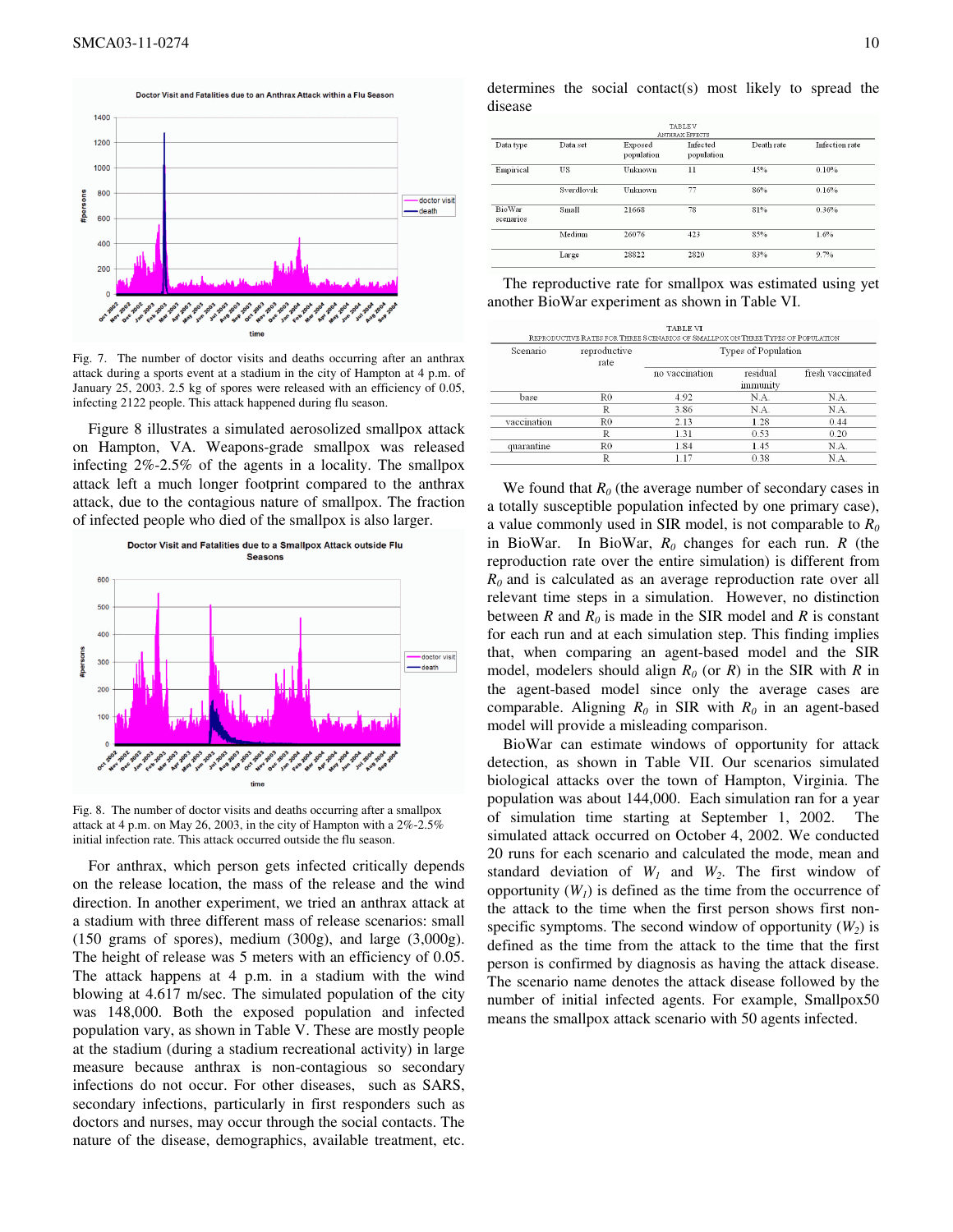|                       | <b>TABLE VII</b><br><b>WINDOWS OF OPPORTUNITY</b> |                       |
|-----------------------|---------------------------------------------------|-----------------------|
| Scenarios             | W,                                                | W,                    |
|                       | Mode, mean, std. dev.                             | Mode, mean, std. dev. |
| Anthrax100            | 1.7, 1.9, 0.4                                     | 5.2, 5.4, 0.8         |
| Anthrax 500           | 1.2, 1.3, 0.3                                     | 4.2, 4.5, 0.4         |
| Anthrax 1000          | 1.0, 1.0, 0.2                                     | 4.2, 4.3, 0.4         |
| Smallpox <sub>5</sub> | 8.3, 9.3, 1.3                                     | 13.7, 13.4, 1.2       |
| Smallpox50            | 7.0, 7.4, 0.7                                     | 11.7, 11.4, 0.6       |
| Smallpox500           | 7.0, 6.5, 0.5                                     | 10.7, 10.7, 0.2       |

The average reproduction rate is around 3.9 for the smallpox cases. In both anthrax and smallpox scenarios, *W<sup>1</sup>* decreases with the number of initial infections increases and so does *W2*. This result is intuitively comprehensible. Since the incubation period of the anthrax is proportional to a lognormal distribution, the earliest time for an agent to show the first symptoms would decrease on average when the sample size (the number of initial infections) increases. Similarly, the earliest time that an infected agent is diagnosed also decreased when the size of the sampling pool increased.

We compared the average doctor/emergency room (ER) visits per person per year with the estimates from empirical data, as shown in Table VIII. The empirical values are estimated from CDC statistics when no known attacks occur.

| <b>TABLE VIII</b><br>DOCTOR AND EMERGENCY ROOM VISITS |                      |                      |  |  |
|-------------------------------------------------------|----------------------|----------------------|--|--|
| Scenarios                                             | Annual doctor visits | Annual ER visits per |  |  |
|                                                       | per person           | person               |  |  |
| Empirical                                             | Lower bound: $0.415$ | Lower bound: $0.056$ |  |  |
|                                                       | Upper bound: $1.611$ | Upper bound: 0.232   |  |  |
| Anthrax 100                                           | 0.55                 | 0.35                 |  |  |
| Anthrax500                                            | 0.47                 | 0.29                 |  |  |
| Anthrax 1000                                          | 0.53                 | 0.33                 |  |  |
| Smallpox5                                             | 1.36                 | 0.48                 |  |  |
| Smallpox50                                            | 1.48                 | 0.54                 |  |  |
| Smallpox500                                           | 1.62                 | 0.64                 |  |  |

For anthrax simulations, the average number of doctor visits per year is around the midpoint of the empirical bounds and the average number of ER visits is slightly higher than the upper bound. This result is reasonable because most agents with severe symptoms would rush to the ER. However, since the number of infected is relatively small comparing to the total population, the average ER visit per person does not exceed the upper bound by a large amount. For smallpox simulations, the average doctor visits are close to the upper bound and the average ER visits are much higher than the empirical range. Since smallpox is infectious, not only those initially infected need to go to doctors/ER but also agents who are infected over time. It is reasonable that the doctor/ER visits increases more than they do for the anthrax cases.

# XIV. DISCUSSION

Several upgrades for BioWar are planned, including:

• Adding physical infrastructure such as road networks and air traffic networks

- Adding organizational response and cost models
- Connecting with real time data streams

While there is much to enhance in the future versions, the current version of BioWar represents a significant advance over other numerical disease models. This includes BioWar's ability to model socially defined mixing and spatiotemporal effects, diverse outputs, multiple levels, emergent properties and unexpected outcomes based on local interactions, and ability to be configured to represent actual cities.

#### **REFERENCES**

- [1] http://www.who.int/csr/sars/country/2003\_07\_11/en.
- [2] A. S. Klovdahl, "Social Network Analysis," in J.P. Keeves (ed.) *Educational research, methodology and measurement: an international handbook*, Pergamon, 1997.
- [3] A. S. Klovdahl, E. A. Graviss, A. Yaganehdoost, M. W. Ross, A. Wanger, G. Adams, and J. M. Musser, "Networks and Tuberculosis: An Undetected Community Outbreak Involving Public Places", *Social Science and Medicine*, vol. 52, no. 5, pp. 681-694, 2001.
- [4] H. Simon, *Models of Bounded Rationality (Vols. 1 & 2)*. Cambridge, MA: MIT Press, 1982.
- [5] A. B. Lawson, *Statistical Methods in Spatial Epidemiology*. John Wiley & Sons Publisher, 2001.
- [6] H. R. Gimblett, *Integrating Geographic Information Systems and Agent-based Modeling Techniques*. Santa Fe Institute, Oxford University Press, 2002.
- [7] G.A. Kaminka, P.U. Lima, R. Rojas, (eds.), "RoboCup-2002: Robot Soccer World-Cup VI," in *Lecture Notes in Artificial Intelligence* Volume 2752, Springer-Verlag, 2003.
- [8] E. Bonabeau, M. Dorigo, and G. Theraulaz, "Swarm Intelligence: From Natural to Artificial Systems," in *Santa Fe Studies in the Sciences of Complexity*. Oxford University Press, 1999.
- [9] K. Lerman and A. Galstyan, "Agent Memory and Adaptation in Multi-Agent Systems", in *Proc. of International Conference on Autonomous Agents and Multi-Agent Systems (AAMAS-03)*, Melbourne, Australia, 2003.
- [10] K. Lerman, A. Galstyan and T. Hogg. (2003). *Mathematical Analysis of Multi-Agent Systems*, Computer Science abstract, cs.RO/0404002. Available: http://xxx.lanl.gov/abs/cs.RO/0404002.
- [11] R. M. Anderson and R. M. May, *Infectious Diseases of Humans: Dynamics and Control*. New York, NY: Oxford University Press, 1991.
- [12] S. Wasserman and K. Faust, *Social Network Analysis: Methods and Applications*. Cambridge University Press, 1994.
- [13] J.M., Epstein, D.A.T. Cummings, S. Chakravarty, R.M. Singa, and D.S. Burke, *Toward a Containment Strategy for Smallpox Bioterror: An Individual-Based Computational Approach*. Brookings Institution Press, 2004. to be published.
- [14] http://www.cimerc.org/content/projects.html.
- [15] N. Hupert, A. I. Mushlin, and M. A. Callahan, "Modeling the Public Health Response to Bioterrorism: Using Discrete Event Simulation to Design Antibiotic Distribution Centers," *Medical Decision Making*, vol. 22, pp. 1-9, 2002.
- [16] A. R. Chaturvedi and S. R. Mehta, "Simulations in Economics and Management: Using the SEAS Simulation Environment," *Communications of the ACM*, March 1999.
- [17] S. Eubank, "Scalable, Efficient Epidemiological Simulation", ACM, 2002. Available: http://www.ccs.lanl.gov/ccs5/documents/pdf/2001/LA-UR-01-5513.pdf.
- [18] S. Eubank, H. Guclu, V.S.A. Kumar, M.V. Marathe, A. Srinivasan, Z. Toroczkal, and N. Wang, "Modeling Disease Outbreaks in Realistic Urban Social Networks", in *Letters to Nature, Nature* vol. 429, 13 May 2004.
- [19] K.M. Carley, N. Altman, B. Kaminsky, D. Nave, and A. Yahja, "BioWar: A City-Scale Multi-Agent Network Model of Weaponized Biological Attacks," CASOS, Carnegie Mellon University, Pittsburgh, PA, Technical Report CMU-ISRI-04-101, 2004. Available: http://reports-archive.adm.cs.cmu.edu/isri2004.html.